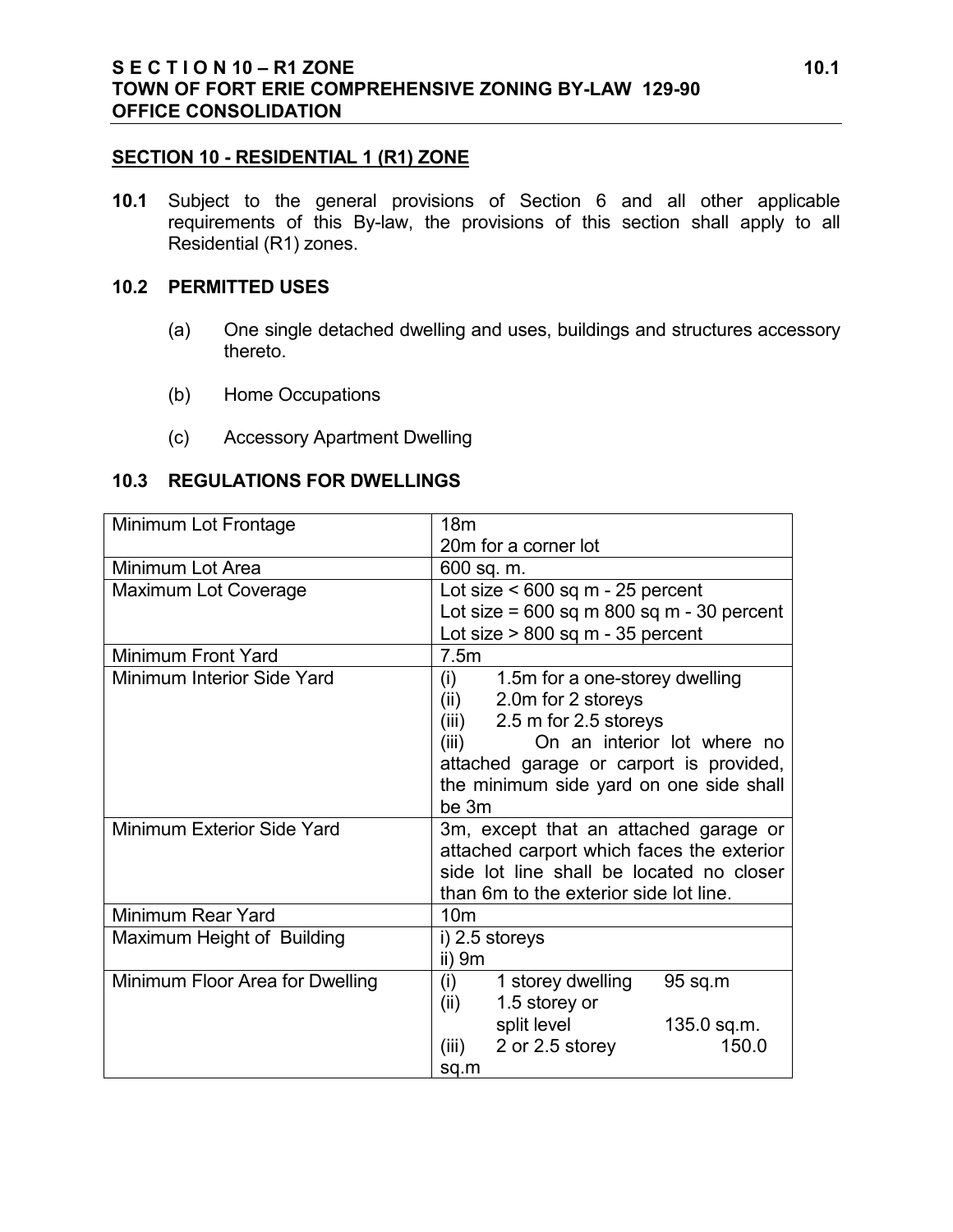#### **10.4 ADDITIONAL REGULATIONS FOR DWELLINGS ON INFILL LOTS**

| Minimum Interior Side Yard | 2.0m for a one-storey dwelling<br>(iv)<br>2.5m for a 1.5 or 2 storey<br>(v)<br>dwelling                                                                                       |
|----------------------------|-------------------------------------------------------------------------------------------------------------------------------------------------------------------------------|
|                            | 3.0m for a 2.5 storey dwelling<br>(vi)<br>On an interior lot where no<br>(iii)<br>attached garage or carport is provided,<br>the minimum side yard on one side shall<br>be 3m |

## **EXCEPTIONS TO RESIDENTIAL 1 (R1) ZONE**

#### **R1-6 (129-1990) 4045 West Main Street**

Nothing shall prevent the continued use of the lands indicated as R1-6 on Schedule "A" for an auto body shop.

### **R1-68 (129-90) Edgemere Lane south side, West of Kraft Road RELOCATED TO WR-68**

#### **R1-69 (129-1990) 708 Lakeside Road**

Nothing shall prevent the use of the lands indicated as R1-69 on Schedule 'A' for a single detached dwelling with an addition for an accessory dwelling unit ("in-law" suite) and the following provisions shall apply to the addition for the accessory dwelling unit:

- (a) Minimum Front Yard Setback shall not be less than 4.26 metres from the street line.
- (b) Minimum Side Yard Setback shall not be less than 5.18 metres from the side lot line.
- (c) Maximum Floor Area: 97.5456 square metres
- (d) Maximum Height: Two storeys

# **R1-139 (129-1995) Yacht Harbour Road, South Side RELOCATED TO WR-139**

# **R1-143 (214-1995) 4217 Erie Road, RELOCATED TO WR-143**

# **R1-147 (231-1995) Yacht Harbour Road, South Side, RELOCATED TO WR-147**

### **R1-216 (214-1999) Lakecrest Court**

These lands are zoned "Residential 1 R1-216 Zone" and all of the provisions that relate to lands zoned "Residential 1 R1 Zone" by this by-law shall apply to those lands zoned "Residential 1 R1-216 Zone" except:

(a) That notwithstanding the requirements of section 10.3(a) the minimum lot frontage shall not be less than 11.7 metres and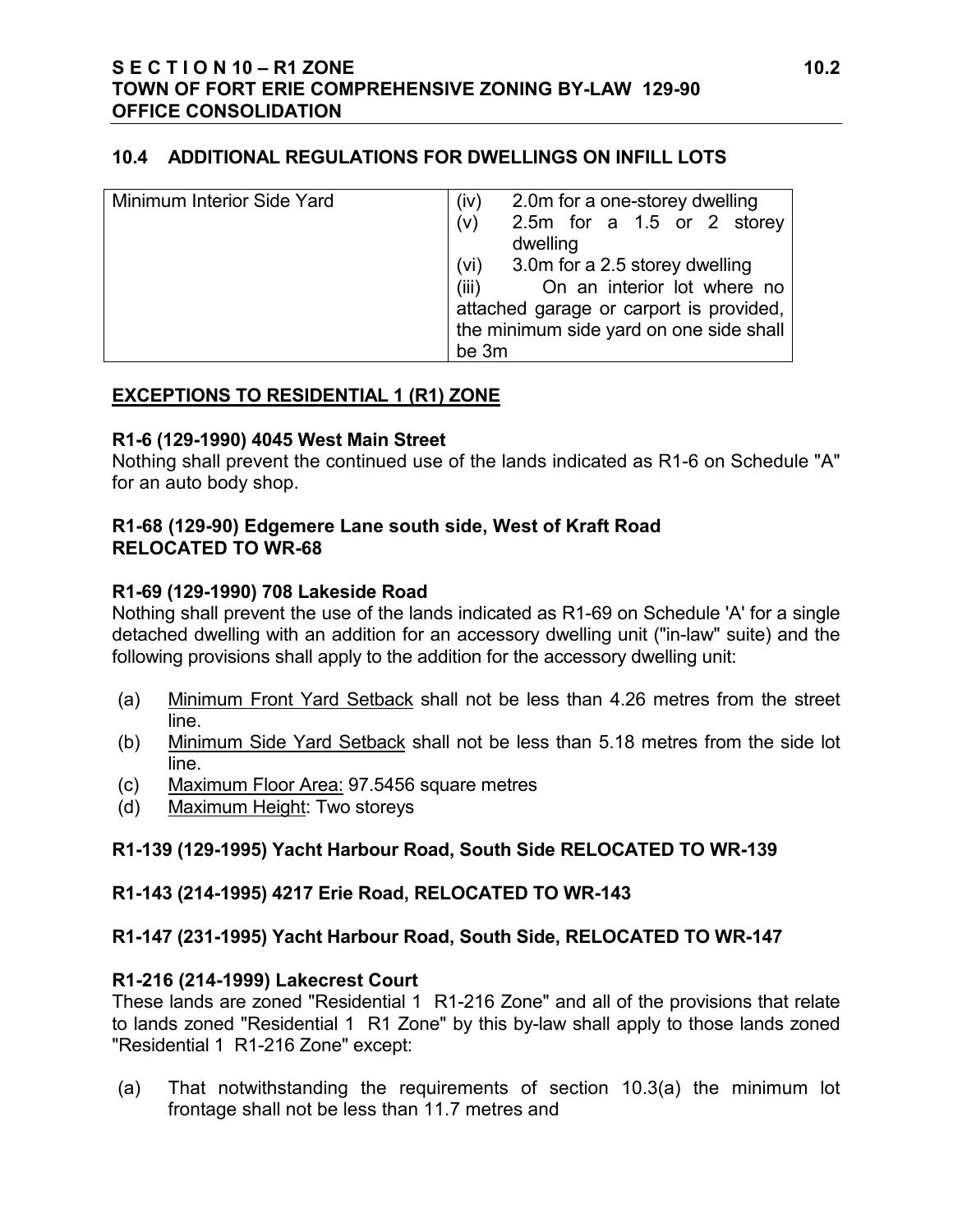### **S E C T I O N 10 – R1 ZONE 10.3 TOWN OF FORT ERIE COMPREHENSIVE ZONING BY-LAW 129-90 OFFICE CONSOLIDATION**

- (b) That notwithstanding the requirements of Subsection 10.3(b) the minimum lot area shall not be less than .12 hectares, and
- (c) The minimum setback for all buildings and structures from the Lake Erie 100 year flood elevation of 177.2 metres G.S.C. shall not be less than 15 metres.

## **R1-217 (214-1999) Lakecrest Court**

These lands are zoned "Residential 1 R1-217 Zone" and all of the provisions that relate to lands zoned "Residential 1 R1 Zone" by this by-law shall apply to those lands zoned "Residential 1 R1-217 Zone" except:

- (a) That notwithstanding the requirements of Subsection 10.3 (a) the minimum lot frontage shall not be less than 23.5 metres and
- (b) That notwithstanding the requirements of Subsection 10.3 (b) the minimum lot area shall not be less than .14 hectares.

## **R1-218 (214-1999) Lakecrest Court, (145-2000) North Shore Drive, west of Maple Leaf Avenue**

These lands are zoned "Waterfront Residential WR-227 Zone" and all of the provisions that relate to lands zoned "Waterfront Residential Zone" by this by-law shall apply to those lands zoned "Waterfront Residential WR-227 Zone" except:

- (a) that notwithstanding the requirements of Subsection 16.3, the minimum floor area shall not be less than 140 square metres;
- (b) that the minimum rear yard setback shall not be less than 10 metres except the minimum rear yard along Lake Erie shall be not less than 15 metres from the 100 year floodline of 177.2 metres referenced to in the Geodetic Survey of Canada Datum.

### **R1-227 (145-2000) North Shore Drive, west of Maple Leaf Avenue**

These lands are zoned "Residential 1 R1-227 Zone" and all of the provisions that relate to lands zoned "Residential 1 Zone" by this by-law shall apply to those lands zoned " Residential 1 R1-227 Zone" except:

- (a) that notwithstanding the requirements of Subsection 16.3, the minimum floor area shall not be less than 140 square metres;
- (b) That the minimum rear yard setback shall not be less than 10 metres except the minimum rear yard along Lake Erie shall be not less than 15 metres from the 100 year floodline of 177.2 metres referenced to in the Geodetic Survey of Canada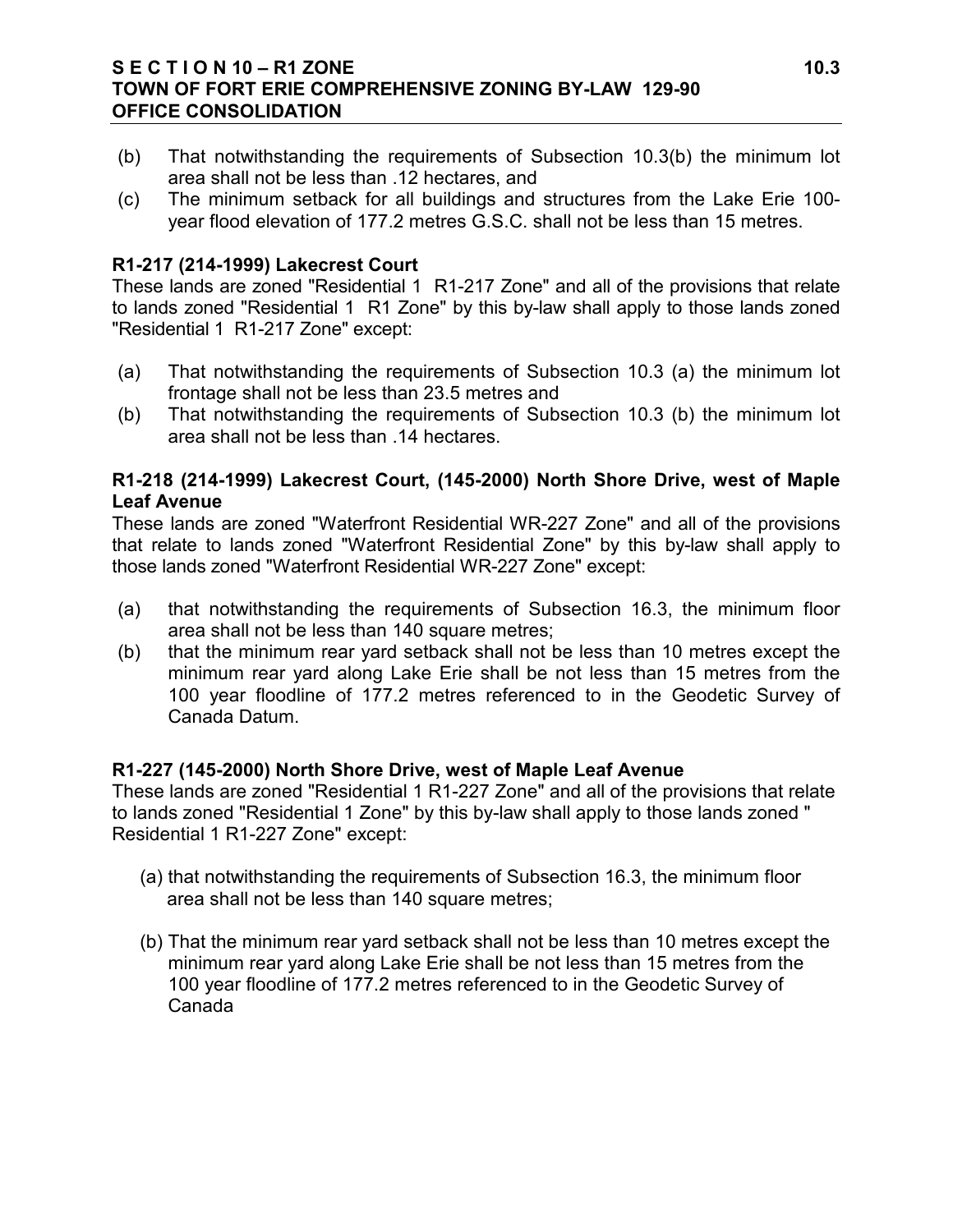### **S E C T I O N 10 – R1 ZONE 10.4 TOWN OF FORT ERIE COMPREHENSIVE ZONING BY-LAW 129-90 OFFICE CONSOLIDATION**

Datum.

# **R1-228 (155-2000) 4401A Erie Road**

These lands are zoned "Residential 1 R1-228 Zone" and all of the provisions that relate to lands zoned "Residential 1 R1 Zone" by this by-law shall apply to those lands zoned "Residential 1 R1-228 Zone" except that notwithstanding the requirements of Subsection 10.3 the minimum lot frontage shall not be less than 3.05 metres.

## **R1-231 (OMB ORDER #1516) West Main Street, south side, west of Coral Avenue**

These lands are zoned "Residential 1 Holding R1-231 Zone" and all of the provisions that relate to lands zoned "Residential 1 R1 Zone" by this by-law shall apply to those lands zoned "Residential 1 Holding R1-23 Zone". Once the Holding has been removed, after the owners have graded and constructed drainage works in accordance with the approved overall lot drainage and grading plan and serviced the proposed lots concurrently including road restoration to the satisfaction of the Town, the development of these lands shall comply with all the provisions that relate to lands zoned "Residential 1 R1 Zone" by this by-law, except that notwithstanding the requirements of Subsection 10.3 the minimum lot frontage shall not be less than 16.4 metres.

## **R1-232(H) (OMB ORDER #1516) West Main Street, south side, west of Coral Avenue**

These lands are zoned "Residential 1 Holding R1-232(H) Zone" and all of the provisions that relate to lands zoned "Residential 1 R1 Zone" by this by-law shall apply to those lands zoned "Residential 1 Holding R1-232(H) Zone. Once the Holding has been removed, after the owners have graded and constructed drainage works in accordance with the approved overall lot drainage and grading plan and serviced the proposed lots concurrently including road restoration to the satisfaction of the Town, the development of these lands shall comply with all the provisions that relate to lands zoned "Residential 1 R1 Zone" by that by-law, except:

- (a) that notwithstanding the requirements of Subsection 10.3 the minimum lot frontage shall not be less than 17.1 metres.
- (b) that notwithstanding the requirements of Subsection 10.3 the minimum westerly side yard setback shall not be less than 6 metres

# **R1-243 (119-2001) (Relocated to CMU5-520)**

# **R1-244(H) (129-2001) (Relocated to CMU3-244)**

# **R1-255 (211-1994) Shirley Road, west side, north of Thunder Bay Road**

These lands are zoned "Residential 1 R1-255 Zone" and all of the provisions that relate to lands zoned "Residential 1 R1 Zone" by that by-law shall apply to those lands zoned "Residential 1 R1-255 Zone" except: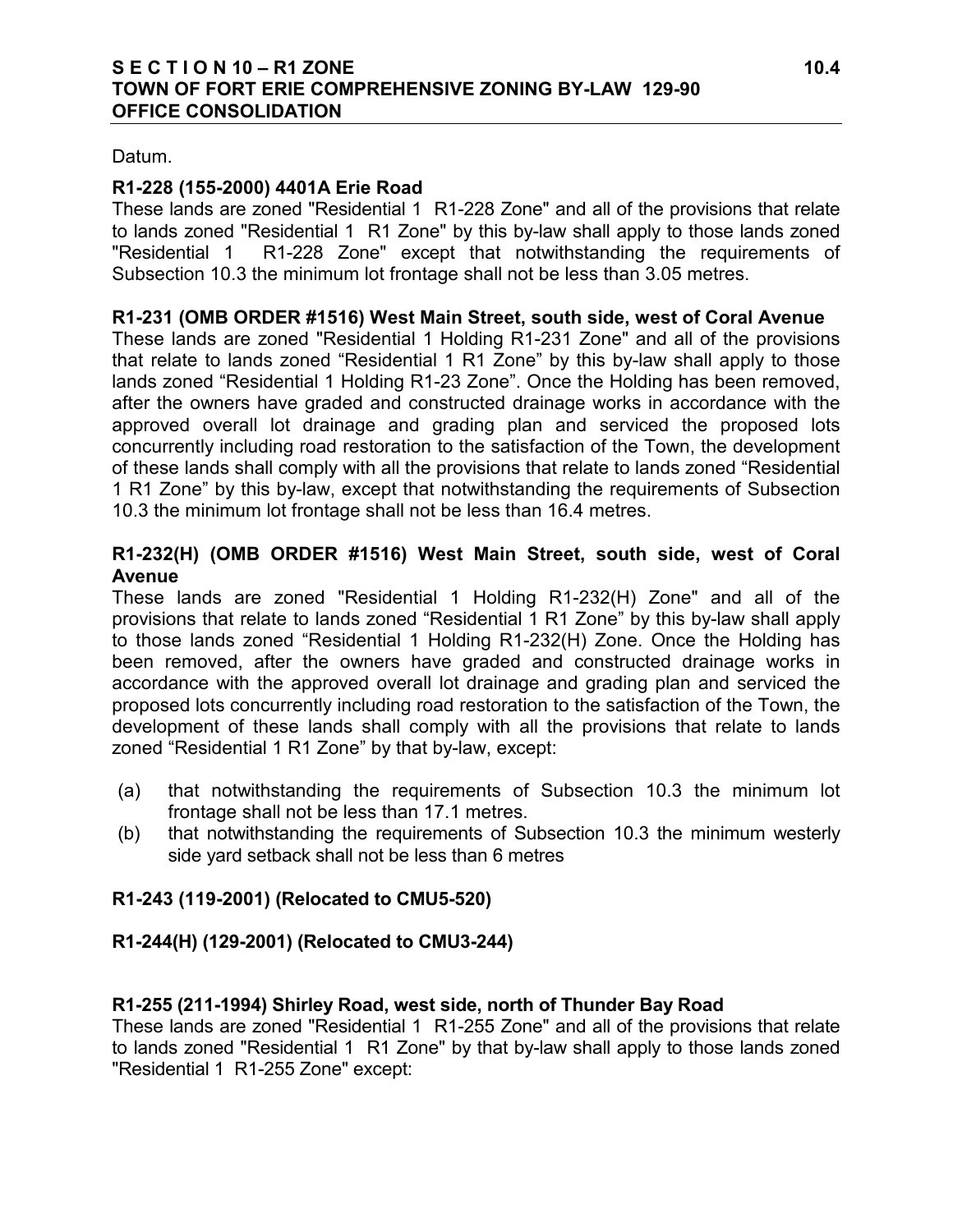#### **S E C T I O N 10 – R1 ZONE 10.5 TOWN OF FORT ERIE COMPREHENSIVE ZONING BY-LAW 129-90 OFFICE CONSOLIDATION**

(a) that notwithstanding the provisions of Subsection 10.3, the minimum southerly interior side yard shall not be less than 9 metres and the minimum northerly interior side yard shall not be less than 1.5 metres plus .5 metres for each additional storey or part thereof above the first storey.

### **R1-256 (26-1992) Shirley Road, west side, north of Thunder Bay Road**

These lands are zoned "Residential 1 R1-256 Zone" and all of the provisions that relate to lands zoned "Residential 1 R1 Zone" by that by-law shall apply to those lands zoned "Residential 1 R1-256 Zone" except:

(a) that notwithstanding the provisions of Subsection 10.3, the minimum northerly interior side yard setback shall not be less than 9 metres and the minimum southerly interior side yard setback shall not be less than 1.5 metres plus .05 metres for each additional storey or part thereof above the first storey.

## **R1-258 (129-1990) 722 Ridge Road North**

Nothing shall prevent the continued use of the lands indicated as R1-258 on Schedule "A" for a funeral home and uses, buildings and structures accessory thereto.

### **R1-293 (20-1994) Dominion Road, north side, east of Prospect Point Road N**

These lands are zoned "Residential 1 R1-293 Zone" and all of the provisions that relate to lands zoned "Residential 1 R1 Zone" by that by-law shall apply to those lands zoned "Residential 1 R1-293 Zone" except that notwithstanding the provisions of Subsection 10.3, the minimum front yard shall not be less than 9 metres.

## **R1-299(H) (20-2000) Yacht Harbour Road, north side, east of prospect Point Road South**

These lands are zoned "Residential 1 Holding R1-299(H) Zone" and all of the provisions that relate to lands zoned "Residential 1 R1 Zone" by this By-law shall apply to those lands zoned "Residential 1 Holding R1-299(H) Zone" on Schedule A, except:

- (a) that notwithstanding the requirements of Subsection 6.5, the lots shall not be required to have frontage on a public street;
- (b) that notwithstanding the requirements of Subsection 5.151, the front lot line shall be the lot line that divides the lot from the private lane, and;
- (c) that notwithstanding the requirements of Subsection 10.3(a), the minimum lot frontage shall not be less than 21 metres.

## **R1-346 (186-05, 40-06) Ridgeway Estates, southeast corner of Prospect Point Road and Thunderbay Road**

These lands are zoned Residential 1 R1-346 and all the provisions of By-law 129-90 is amended that relate to lands zoned Residential 1 R1 Zone by this by-law shall apply to those lands zoned Residential 1 R1-346 Zone on the attached Schedule A subject to the following special provision: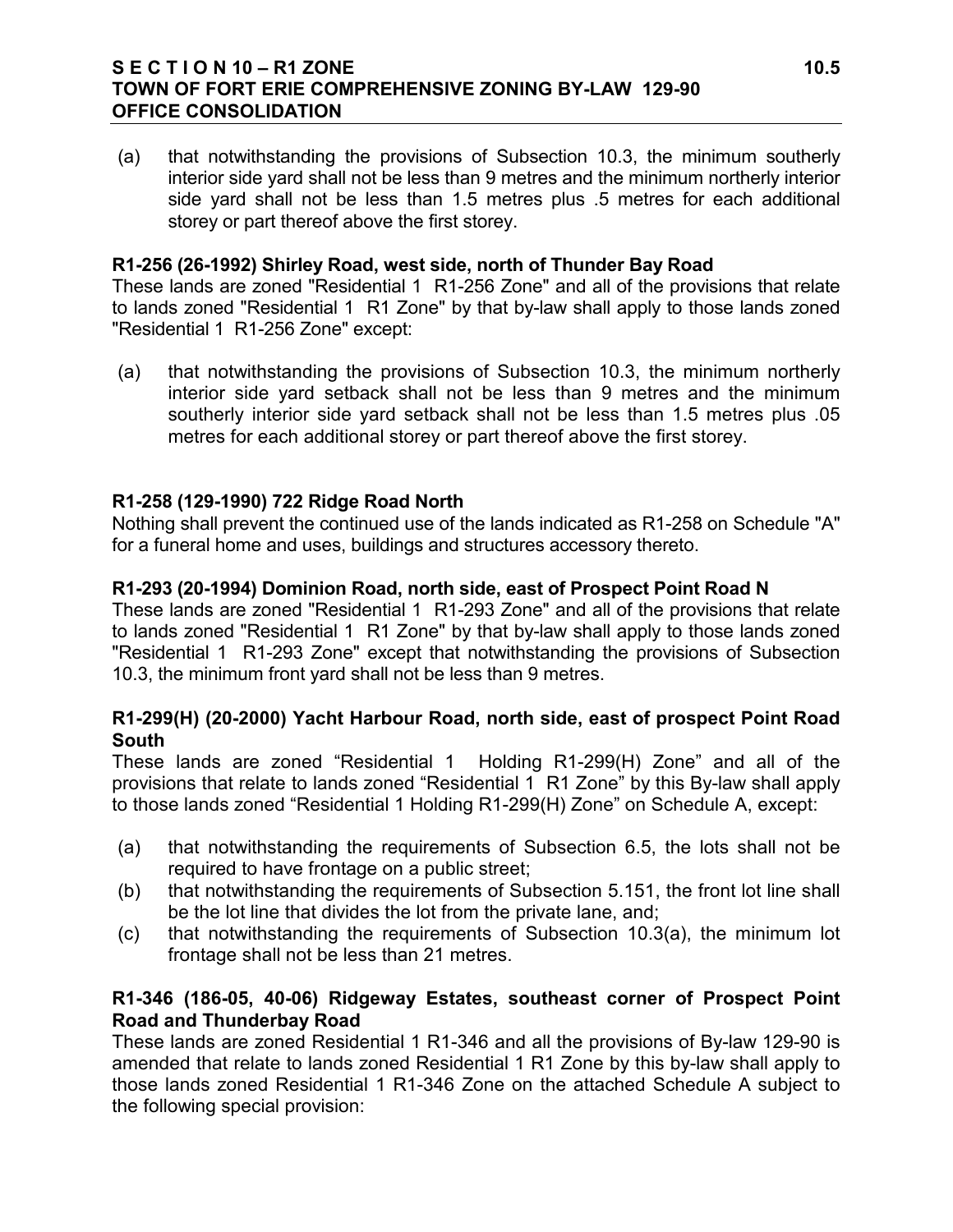### **S E C T I O N 10 – R1 ZONE 10.6 TOWN OF FORT ERIE COMPREHENSIVE ZONING BY-LAW 129-90 OFFICE CONSOLIDATION**

- (a) Notwithstanding the requirements of Subsection 10.3 Regulations for dwellings
	- Minimum lot frontage shall not be less than 17.7 metres for an interior lot.
- (b) Notwithstanding the requirements of Subsection 10.3 Regulations for Dwellings
	- Minimum interior side yard for one storey dwellings with attached garages or carports shall be no less than 1.2 metres

## **R1-347 (186-05) Ridgeway Estates, southeast corner of Prospect Point Road and Thunderbay Road**

These lands are zoned Residential 1 R1-347 and all the provisions of By-law 129-90 is amended that relate to lands zoned Residential 1 R1 Zone by this by-law shall apply to those lands zoned Residential 1 R1-347 Zone on the attached Schedule A subject to the following special provision:

- (a) Notwithstanding the requirements of Subsection 10.3 Regulations for dwellings
	- Minimum front yard setback shall not be less than 6.5 metres to the dwelling and 6 metres to an attached garage or carport
	- Maximum lot coverage shall not be greater than 40%
	- Minimum exterior side yard shall not be less than 2 metres except where an attached garage or an attached carport faces the exterior side lot line the setback shall not be less than 6 metres
	- Minimum rear vard setback shall not be less than 6.5 metres

## **R1-348 (186-05) Ridgeway Estates, southeast corner of Prospect Point Road and Thunderbay Road**

These lands are zoned Residential 1 R1-348 and all the provisions of By-law 129-90 is amended that relate to lands zoned Residential 1 R1 Zone by this by-law shall apply to those lands zoned Residential 1 R1-348 Zone on the attached Schedule A subject to the following special provision:

- (b) Notwithstanding the requirements of Subsection 10.3 Regulations for dwellings
	- Maximum lot coverage shall not be greater than 40%
	- Minimum front yard setback shall not be less than 5 metres to the dwelling and 6 metres to the attached garage or attached carport
	- Minimum exterior side yard shall not be less than 2 metres except where an attached garage or an attached carport faces the exterior side lot line the setback shall not be less than 6 metres
	- Minimum rear yard setback shall not be less than 6.5 metres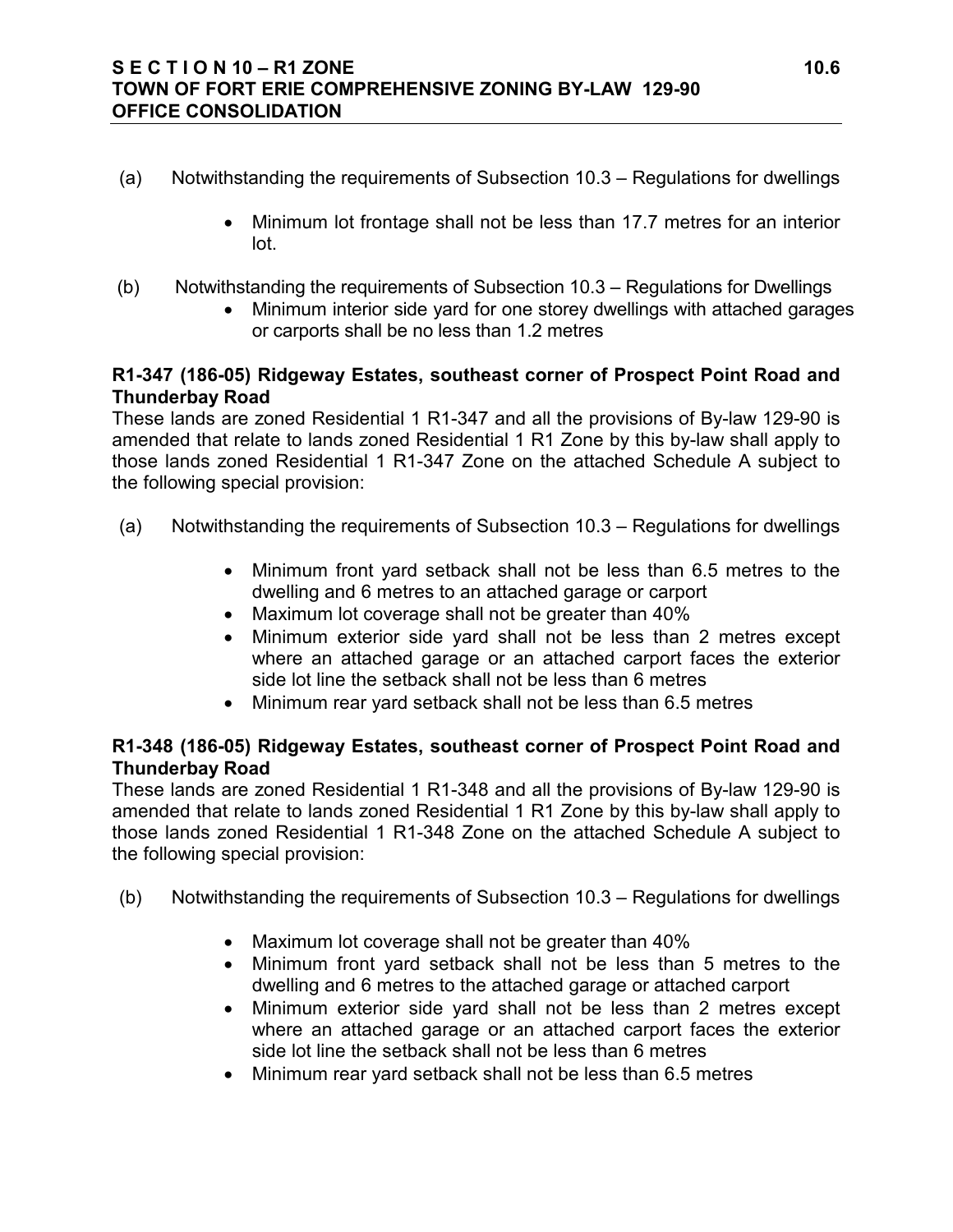## **R1-349 (186-05) Ridgeway Estates, southeast corner of Prospect Point Road and Thunderbay Road**

These lands are zoned Residential 1 R1-349 and all the provisions of By-law 129-90 is amended that relate to lands zoned Residential 1 R1 Zone by this by-law shall apply to those lands zoned Residential 1 R1-349 Zone on the attached Schedule A subject to the following special provision:

- (a) Notwithstanding the requirements of Subsection 10.3 Regulations for dwellings
	- Maximum lot coverage shall not be greater than 40%
	- Minimum front yard setback shall not be less than 5 metres to the dwelling and 6 metres to the attached garage or an attached carport
	- Minimum exterior side yard shall not be less than 2 metres except where an attached garage or an attached carport faces the exterior side lot line the setback shall not be less than 6 metres

## **R1-365 (191-06 + 151-08) Ridgeway Estates Phase 2, east side of Prospect Point Road and south side of Thunder Bay Road**

These lands are zoned "Residential 1 R1-365 Zone", and all the provisions of By-law 129-90 as amended that relate to lands zoned Residential 1 R1 Zone by this by-law shall apply to those lands zoned "Residential 1 R1-365" Zone on the attached Schedule A subject to the following special provisions:

- a) Minimum front yard setback shall not be less than 4 metres to the dwelling and 6 metres to the attached garage or an attached carport
- b) Minimum interior side yard setback shall not be less than 1.2 metres.
- c) Maximum lot coverage of 40%
- d) Minimum rear yard setback shall not be less than 9 metres.

### **R1-369 (191-06 + 151-08) Ridgeway Estates Phase 2, east side of Prospect Point Road and south side of Thunder Bay Road**

These lands are zoned Residential 1 R1- 369 Zone, and all of the provisions of By-law 129-90 as amended that relate to lands zoned Residential1 R1 Zone by this by-law shall apply to those lands zoned Residential 1 R1- 369 Zone on the attached Schedule A subject to the following special provisions:

- a) Minimum front yard setback shall not be less than 4 metres to the dwelling and 6 metres to an attached garage or attached carport;
- b) Minimum interior side yard setback shall not be less than 1.2 metres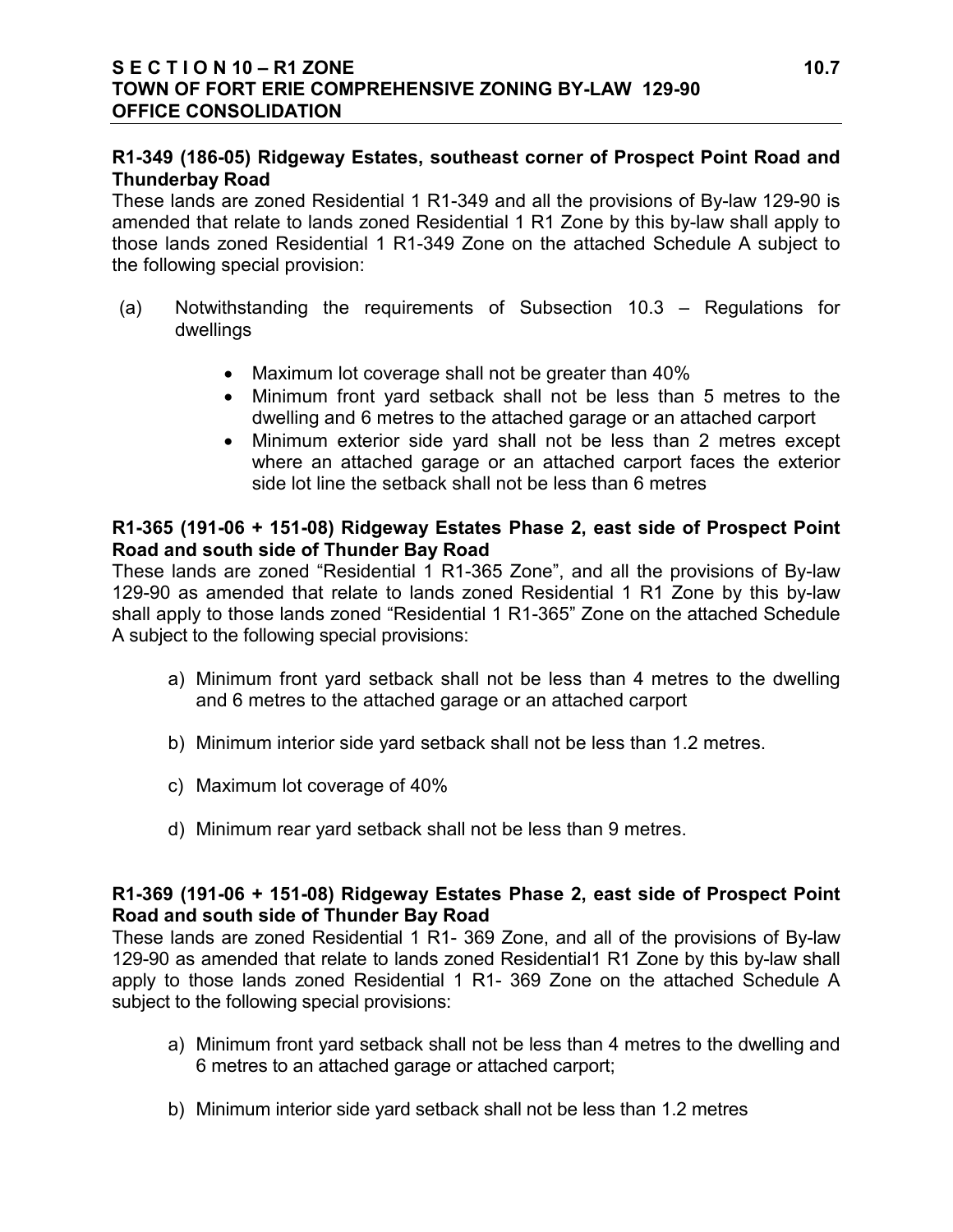### **S E C T I O N 10 – R1 ZONE 10.8 TOWN OF FORT ERIE COMPREHENSIVE ZONING BY-LAW 129-90 OFFICE CONSOLIDATION**

- c) Maximum lot coverage 40%
- d) Minimum rear yard setback 16 metres

#### **R1-390 (121-08) High Pointe, north end of Green Acres Drive**

These lands are zoned Residential 1 R1-390 Zone, and all of the provisions of By-law 129-90 as amended that relate to lands zoned Residential 1 R1 Zone by this by-law shall apply to those lands zoned Residential 1 Holding R1-390 (H) Zone on the attached Schedule A subject to the following special provisions:

- a) A maximum lot coverage of 40%.
- b) A minimum front yard setback of 6 metres.
- c) A minimum interior side yard setback of 1.0 metres for 1 storey, 1.5 metres for over 1 storey and all units to have attached garages.
- d) A minimum rear yard of 8 metres.

#### **R1-406 (90-09) Ridgeway-By-the-Lake Phase 3**

These lands are zoned Residential 1 R1-406 Zone, and all of the provisions of By-law No. 129-90 as amended that relate to lands zoned Residential 1 R1 Zone by this by-law shall apply to those lands zoned Residential 1 R1-406 Zone on the attached Schedule "A" subject to the following special provisions:

- a) Minimum front yard setback shall not be less than 4 metres to the dwelling and 6 metres to an attached garage;
- b) Minimum interior side yard setback shall not be less than 1.2 metres;
- c) Minimum exterior side yard setback shall not be less than 2 metres and where an attached garage faces the exterior side lot line the setback shall not be less than 6 metres;
- d) Maximum lot coverage 45%;
- e) Minimum rear yard setback 9 metres.

#### **R1-407 (90-09) Ridgeway-By-the-Lake Phase 3**

These lands are zoned Residential 1 R1-407 Zone, and all of the provisions of By-law No.129-90 as amended that relate to lands zoned Residential 1 R1 Zone by this by-law shall apply to those lands zoned Residential 1 R1-407 Zone on the attached Schedule A subject to the following special provisions: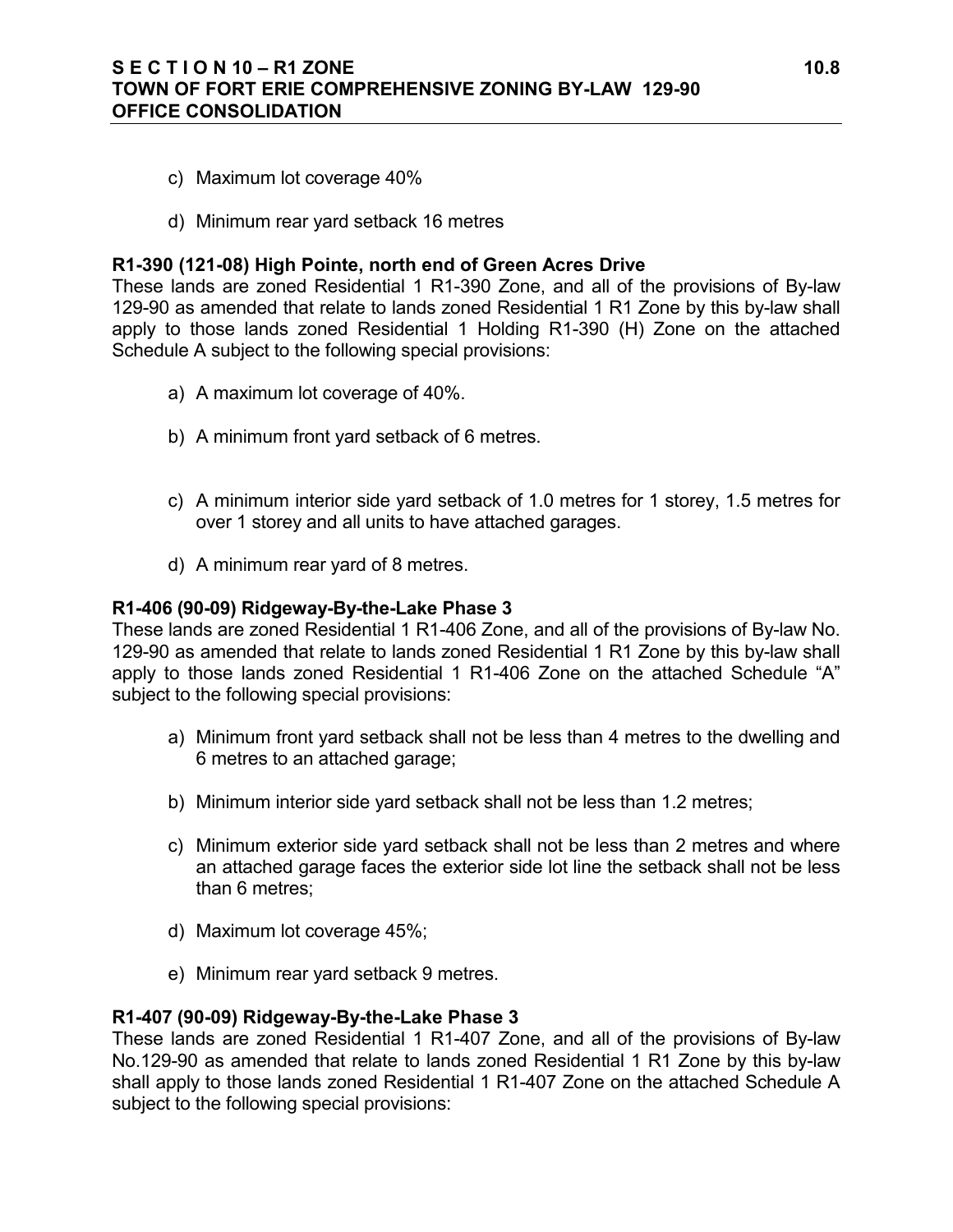### **S E C T I O N 10 – R1 ZONE 10.9 TOWN OF FORT ERIE COMPREHENSIVE ZONING BY-LAW 129-90 OFFICE CONSOLIDATION**

- a) Minimum front yard setback shall not be less than 4 metres to the dwelling and 6 metres to an attached garage;
- b) Minimum interior side yard setback shall not be less than 1.2 metres;
- c) Minimum exterior side yard setback shall not be less than 2 metres and where an attached garage faces the exterior side lot line the setback shall not be less than 6 metres;
- d) Maximum lot coverage 50%;
- e) Minimum rear yard setback 5.5 metres;
- f) Minimum lot area 535 square metres.

#### **R1-504 (65-2014) 3651 Switch Road**

These lands are zoned "Residential 1 (R1-504) Zone", and all of the provisions of By-law No. 129-90 as amended that relate to lands zoned "Residential (R1) Zone" by this by-law shall apply to those lands zoned "Residential 1 (R1-504) Zone" on the attached Appendix "1" shall be subject to the following special provisions:

- i) Minimum lot frontage– 4.72 metres
- ii) Minimum lot size–8391 square metres
- iii) Notwithstanding the requirements of Subsection "6.16 Municipal Services", the single detached dwelling constructed on the lot shown as Part 1 on Appendix "1" may be serviced by a private water supply until such time as a municipal water supply becomes available at the lot frontage.

### **R1-539 (35-2016) – 3799 Switch Road**

These lands are zoned "Residential 1 (R1-539) Zone" and all of the provisions of By-law 129-90 as amended that relate to lands zoned "Residential 1 (R1) Zone" by this by-law shall apply to those lands zoned "Residential 1 (R1-539) Zone" subject to the following provisions:

- a) Notwithstanding Subsection 6.5 the existing driveway is permitted as a private road.
- b) Notwithstanding Subsection 6.16 a private water supply and septic system is permitted.
- c) Notwithstanding Subsection 10.3, the following regulations shall apply: Minimum lot frontage 0m Minimum lot area 6300 sq.m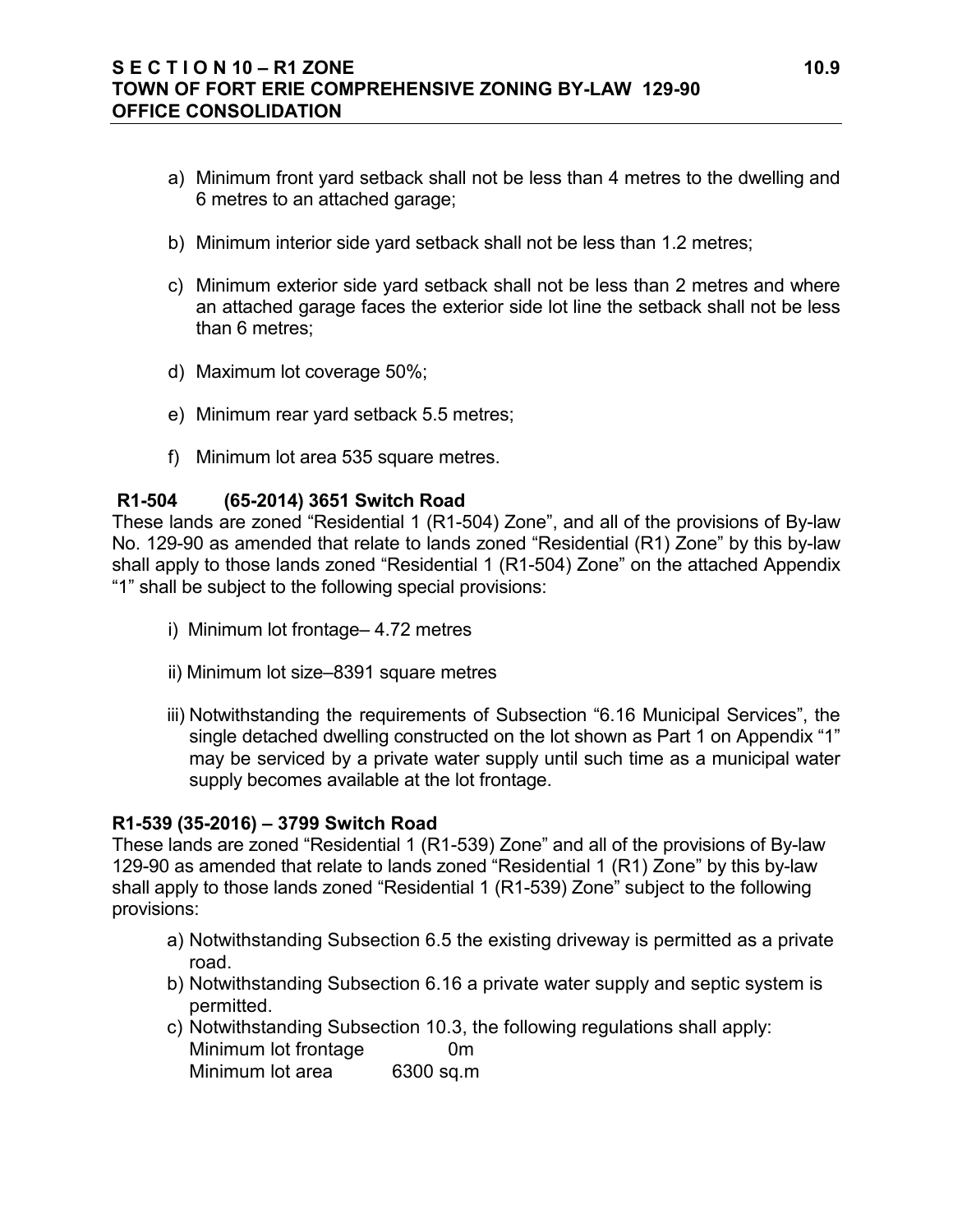### **S E C T I O N 10 – R1 ZONE 10.10 TOWN OF FORT ERIE COMPREHENSIVE ZONING BY-LAW 129-90 OFFICE CONSOLIDATION**

### **R1-540 (35-2016) – 3787 Switch Road**

These lands are zoned "Residential 1 (R1-540) Zone" and all of the provisions of By-law 129-90 as amended that relate to lands zoned "Residential 1 (R1) Zone" by this by-law shall apply to those lands zoned "Residential 1 (R1-540) Zone" subject to the following provisions:

- a) Notwithstanding Subsection 6.5 the existing driveway is permitted as a private road.
- b) Notwithstanding Subsection 6.16, a private water supply and septic system is permitted.
- c) Notwithstanding Subsection 10.3, the following regulations shall apply: Minimum lot frontage 0m Minimum lot area 5700 sq.m.

## **R1-541 (35-2016) – 3757 Switch Road**

These lands are zoned "Residential 1 (R1-541) Zone" and all of the provisions of By-law 129-90 as amended that relate to lands zoned "Residential 1 (R1) Zone" by this by-law shall apply to those lands zoned "Residential 1 (R1-541) Zone" subject to the following provisions:

- a) Notwithstanding Subsection 6.5 the existing driveway is permitted as a private road.
- b) Notwithstanding Subsection 6.16, a private water supply and septic system is permitted.
- c) Notwithstanding Subsection 10.3, the following regulations shall apply: Minimum lot frontage 0m Minimum lot area 3950 sq.m.

# **R1-542 (35-2016) – 3647 Switch Road**

These lands are zoned "Residential 1 (R1-542) Zone" and all of the provisions of By-law 129-90 as amended that relate to lands zoned "Residential 1 (R1) Zone" by this by-law shall apply to those lands zoned "Residential 1 (R1-542) Zone" subject to the following provisions:

- a) Notwithstanding Subsection 6.5 the existing driveway is permitted as a private road.
- b) Notwithstanding Subsection 10.3, the following regulations shall apply: Minimum lot frontage 0m
	- Minimum lot area 5300 sq.m.

# **R1-543 (35-2016) – 3633 Switch Road**

These lands are zoned "Residential 1 (R1-543) Zone" and all of the provisions of By-law 129-90 as amended that relate to lands zoned "Residential 1 (R1) Zone" by this by-law shall apply to those lands zoned "Residential 1 (R1-543) Zone" subject to the following provisions: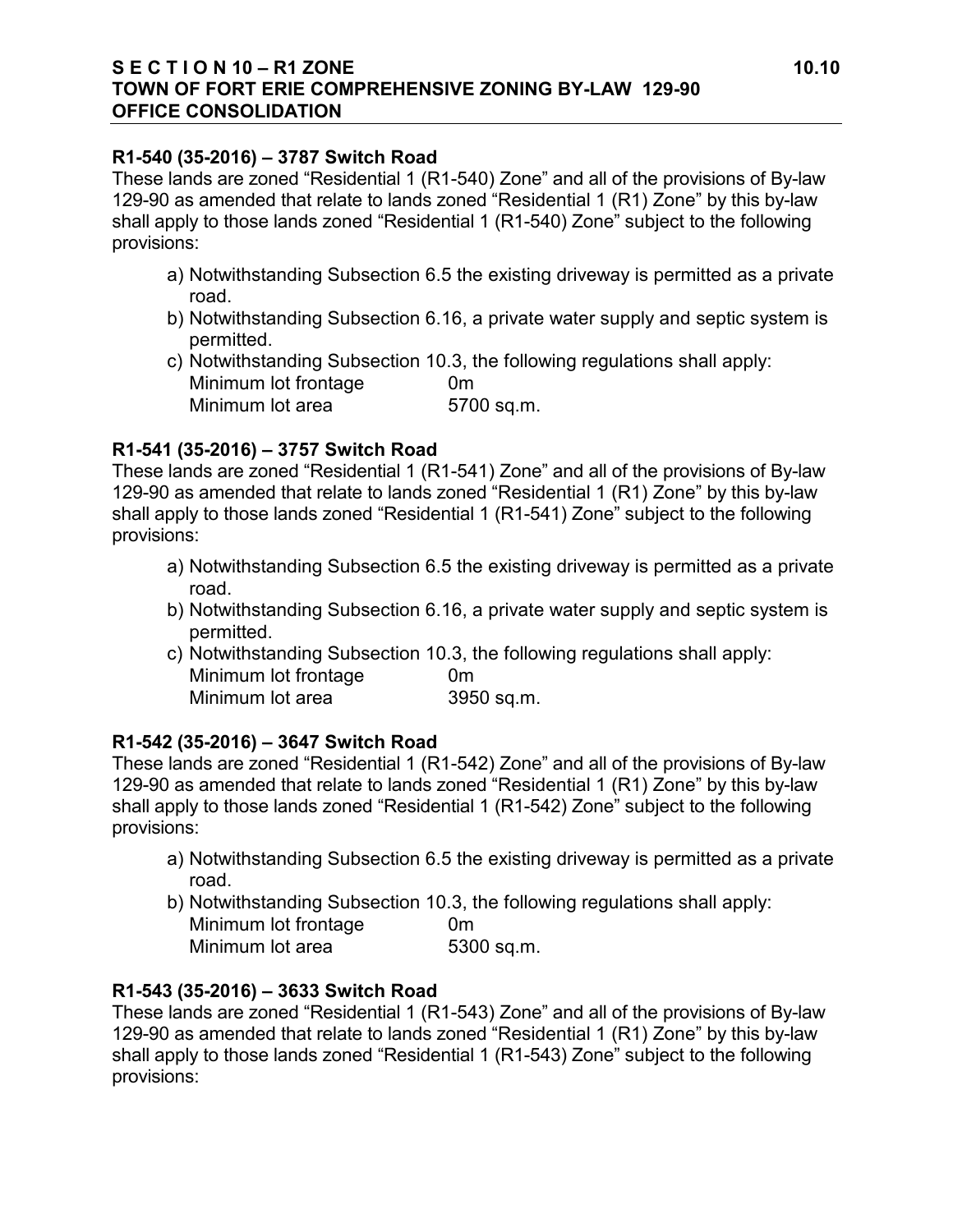## **S E C T I O N 10 – R1 ZONE 10.11 TOWN OF FORT ERIE COMPREHENSIVE ZONING BY-LAW 129-90 OFFICE CONSOLIDATION**

- a) Notwithstanding Subsection 6.16, a private water supply and septic system is permitted.
- b) Notwithstanding Subsection 10.3, the following regulations shall apply: Minimum lot frontage 8m Minimum lot area 7600 sq.m.

# **R1-544 (35-2016) – 0 and 2941 Townline Road – South Side – between Black Creek Trail and the QEW**

These lands are zoned "Residential 1 (R1-544) Zone" and all of the provisions of By-law 129-90 as amended that relate to lands zoned "Residential 1 (R1) Zone" by this by-law shall apply to those lands zoned "Residential 1 (R1-544) Zone" subject to the following provision:

a) Notwithstanding Subsection 6.16 a private septic system is permitted for a single detached dwelling, subject to Regional Municipality of Niagara, Niagara Peninsula Conservation Authority and any other applicable regulatory authority approval.

## **R1-545 (35-2016) – 2875, 2907, 2915, 2929, 2935 and 2955 Townline Road – South Side – between Black Creek Trail and the QEW**

These lands are zoned "Residential 1 (R1-545) Zone" and all of the provisions of By-law 129-90 as amended that relate to lands zoned "Residential 1 (R1) Zone" by this by-law shall apply to those lands zoned "Residential 1 (R1-545) Zone" subject to the following provision:

a) Notwithstanding Subsection 6.16 a private septic system is permitted with existing single detached dwelling.

# **R1-546 (35-2016) – 3725, 3715, 3649, 3617, 3603, 3595, 3571, 3543, 3529, 3515, 3497 and 3485 Switch Road – West Side**

These lands are zoned "Residential 1 (R1-546) Zone" and all of the provisions of By-law 129-90 as amended that relate to lands zoned "Residential 1 (R1) Zone" by this by-law shall apply to those lands zoned "Residential 1 (R1-546) Zone" subject to the following provision:

a) Notwithstanding Subsection 6.16 a private water supply is permitted.

# **R1-547 (35-2016) – 3633 Switch Road**

These lands are zoned "Residential 1 (R1-547) Zone" and all of the provisions of By-law 129-90 as amended that relate to lands zoned "Residential 1 (R1) Zone" by this by-law shall apply to those lands zoned "Residential 1 (R1-547) Zone" subject to the following provisions:

- a) Notwithstanding Subsection 6.5 the existing driveway is permitted as a private road.
- b) Notwithstanding Subsection 6.16, a private water supply and septic system is permitted for a single detached dwelling, subject to satisfying regional private